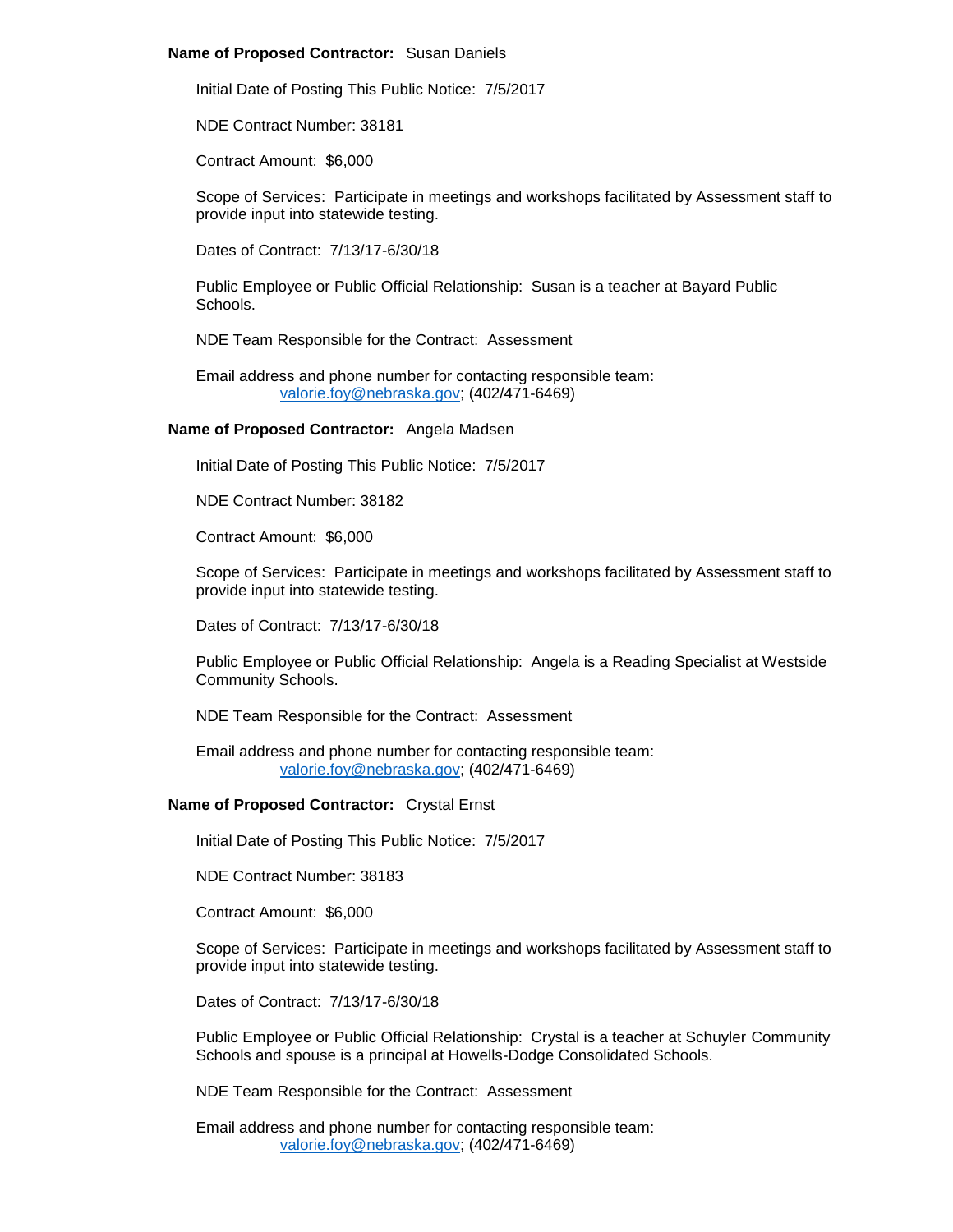## **Name of Proposed Contractor:** Pamela Bihlmaier

Initial Date of Posting This Public Notice: 7/5/2017

NDE Contract Number: 38184

Contract Amount: \$6,000

Scope of Services: Participate in meetings and workshops facilitated by Assessment staff to provide input into statewide testing.

Dates of Contract: 7/13/17-6/30/18

Public Employee or Public Official Relationship: Pamela is an English teacher at Gretna Public Schools.

NDE Team Responsible for the Contract: Assessment

Email address and phone number for contacting responsible team: [valorie.foy@nebraska.gov;](mailto:valorie.foy@nebraska.gov) (402/471-6469)

# **Name of Proposed Contractor:** Jill Grant

Initial Date of Posting This Public Notice: 7/5/2017

NDE Contract Number: 38185

Contract Amount: \$6,000

Scope of Services: Participate in meetings and workshops facilitated by Assessment staff to provide input into statewide testing.

Dates of Contract: 7/17/17-6/30/18

Public Employee or Public Official Relationship: Jill is a 4<sup>th</sup> grade teacher at Gretna Public Schools.

NDE Team Responsible for the Contract: Assessment

Email address and phone number for contacting responsible team: [valorie.foy@nebraska.gov;](mailto:valorie.foy@nebraska.gov) (402/471-6469)

## **Name of Proposed Contractor:** Anne-Marie Taylor

Initial Date of Posting This Public Notice: 7/5/2017

NDE Contract Number: 38186

Contract Amount: \$6,000

Scope of Services: Participate in meetings and workshops facilitated by Assessment staff to provide input into statewide testing.

Dates of Contract: 7/17/17-6/30/18

Public Employee or Public Official Relationship: Anne-Marie is a teacher at Omaha Public Schools.

NDE Team Responsible for the Contract: Assessment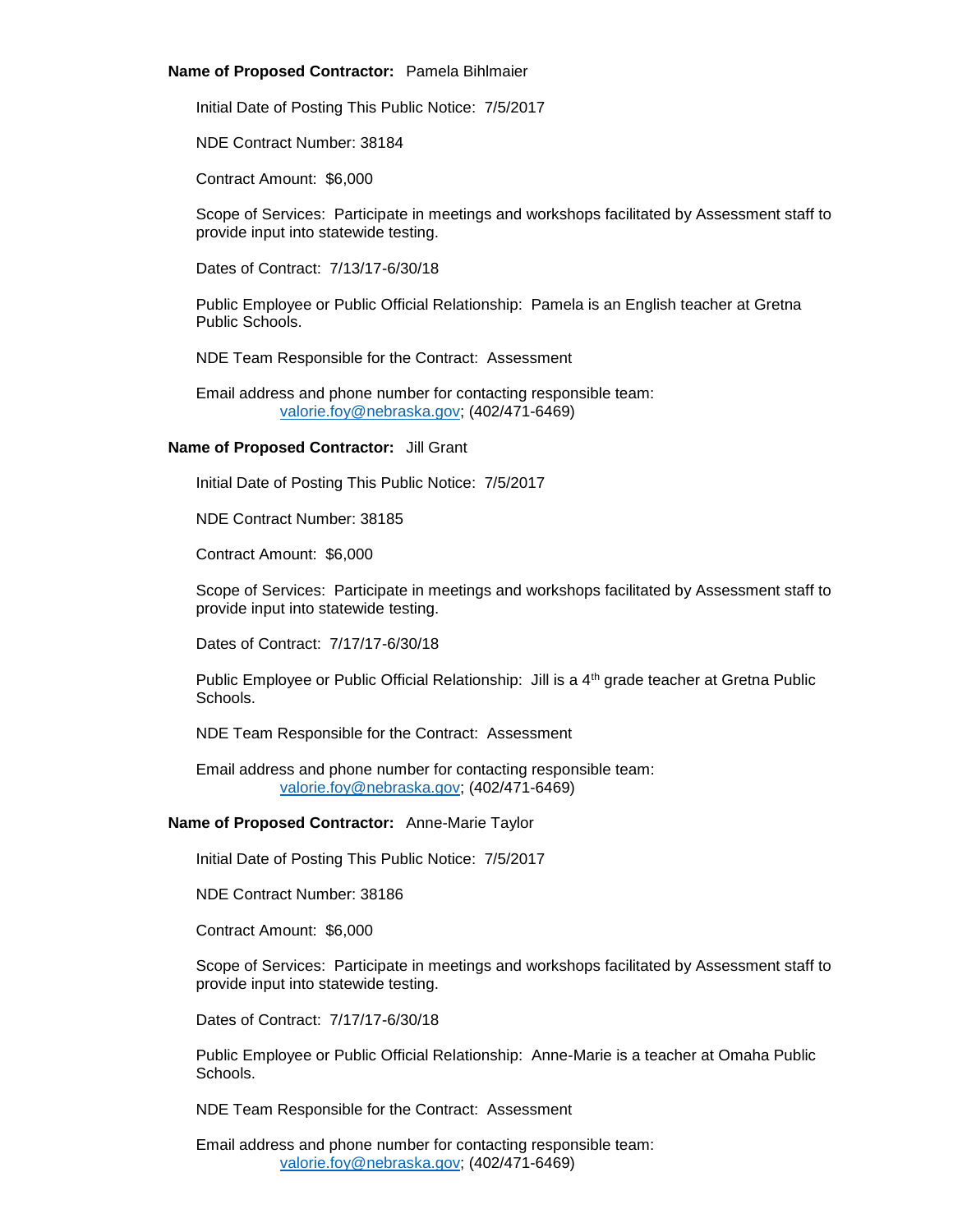#### **Name of Proposed Contractor:** Darlean Danielson

Initial Date of Posting This Public Notice: 7/5/2017

NDE Contract Number: 38187

Contract Amount: \$6,000

Scope of Services: Participate in meetings and workshops facilitated by Assessment staff to provide input into statewide testing.

Dates of Contract: 7/17/17-6/30/18

Public Employee or Public Official Relationship: Darlean is a Special Education teacher at Beatrice Public Schools.

NDE Team Responsible for the Contract: Assessment

Email address and phone number for contacting responsible team: [valorie.foy@nebraska.gov;](mailto:valorie.foy@nebraska.gov) (402/471-6469)

#### **Name of Proposed Contractor:** Syndee West

Initial Date of Posting This Public Notice: 7/5/2017

NDE Contract Number: 38188

Contract Amount: \$6,000

Scope of Services: Participate in meetings and workshops facilitated by Assessment staff to provide input into statewide testing.

Dates of Contract: 7/17/17-6/30/18

Public Employee or Public Official Relationship: Syndee is a teacher at Beatrice Public **Schools** 

NDE Team Responsible for the Contract: Assessment

Email address and phone number for contacting responsible team: [valorie.foy@nebraska.gov;](mailto:valorie.foy@nebraska.gov) (402/471-6469)

## **Name of Proposed Contractor:** Amy Young

Initial Date of Posting This Public Notice: 7/5/2017

NDE Contract Number: 38190

Contract Amount: \$6,000

Scope of Services: Participate in meetings and workshops facilitated by Assessment staff to provide input into statewide testing.

Dates of Contract: 7/17/17-6/30/18

Public Employee or Public Official Relationship: Amy is a Special Education teacher for Columbus Public Schools.

NDE Team Responsible for the Contract: Assessment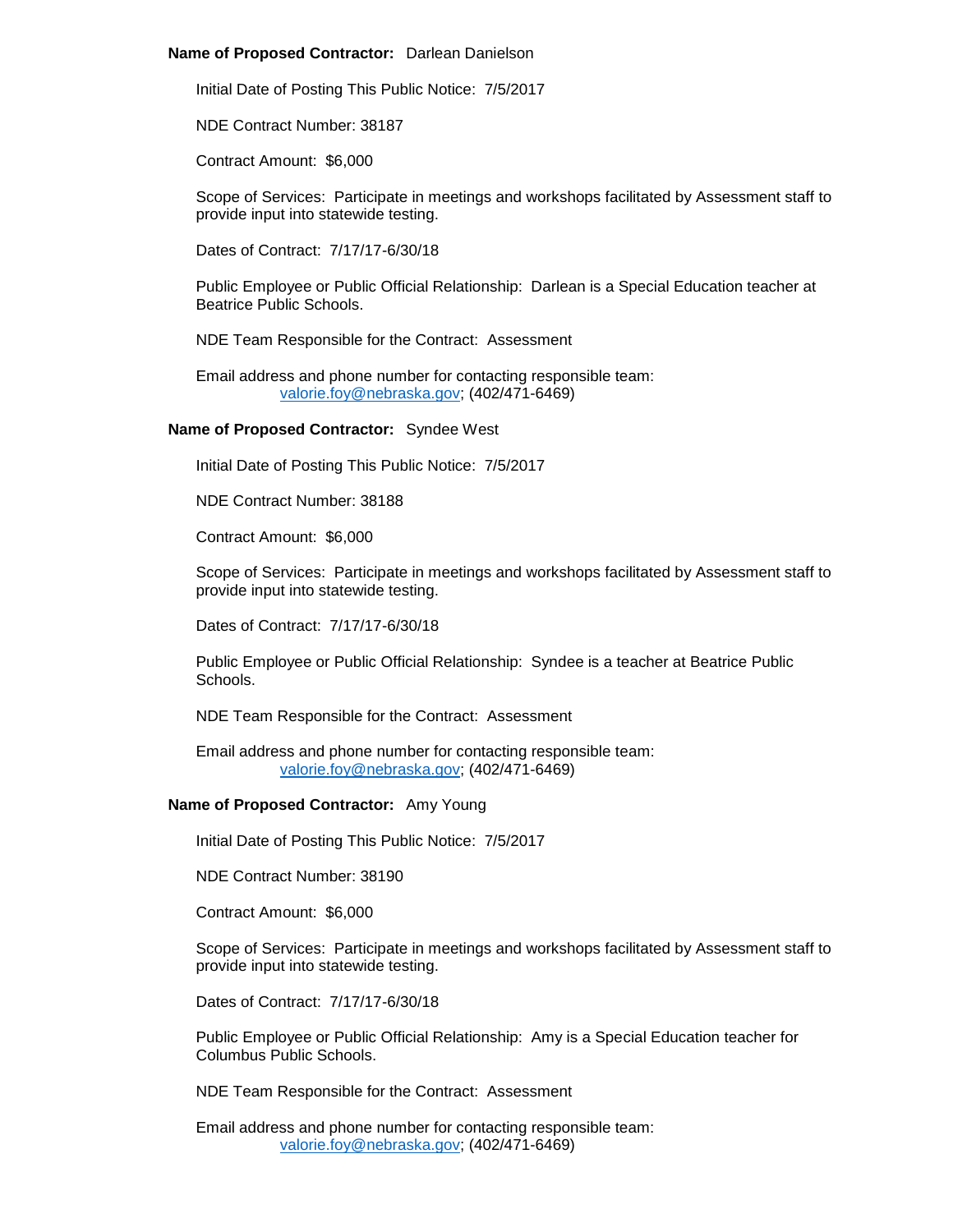## **Name of Proposed Contractor:** Katherine Gifford

Initial Date of Posting This Public Notice: 7/6/2017

NDE Contract Number: 38191

Contract Amount: \$6,000

Scope of Services: Participate in meetings and workshops facilitated by Assessment staff to provide input into statewide testing.

Dates of Contract: 7/17/17-6/30/18

Public Employee or Public Official Relationship: Katherine is a Lifeskills Educator at Falls City Public Schools.

NDE Team Responsible for the Contract: Assessment

Email address and phone number for contacting responsible team: [valorie.foy@nebraska.gov;](mailto:valorie.foy@nebraska.gov) (402/471-6469)

## **Name of Proposed Contractor:** Tracy Weber

Initial Date of Posting This Public Notice: 7/6/2017

NDE Contract Number: 38192

Contract Amount: \$6,000

Scope of Services: Participate in meetings and workshops facilitated by Assessment staff to provide input into statewide testing.

Dates of Contract: 7/17/17-6/30/18

Public Employee or Public Official Relationship: Tracy is a teacher at Weeping Water Public **Schools** 

NDE Team Responsible for the Contract: Assessment

Email address and phone number for contacting responsible team: [valorie.foy@nebraska.gov;](mailto:valorie.foy@nebraska.gov) (402/471-6469)

### **Name of Proposed Contractor:** Rhonda Martin

Initial Date of Posting This Public Notice: 7/7/2017

NDE Contract Number: 38195

Contract Amount: \$6,000

Scope of Services: Participate in meetings and workshops facilitated by Assessment staff to provide input into statewide testing.

Dates of Contract: 7/17/17-6/30/18

Public Employee or Public Official Relationship: Rhonda is an employee of Bennington Public Schools.

NDE Team Responsible for the Contract: Assessment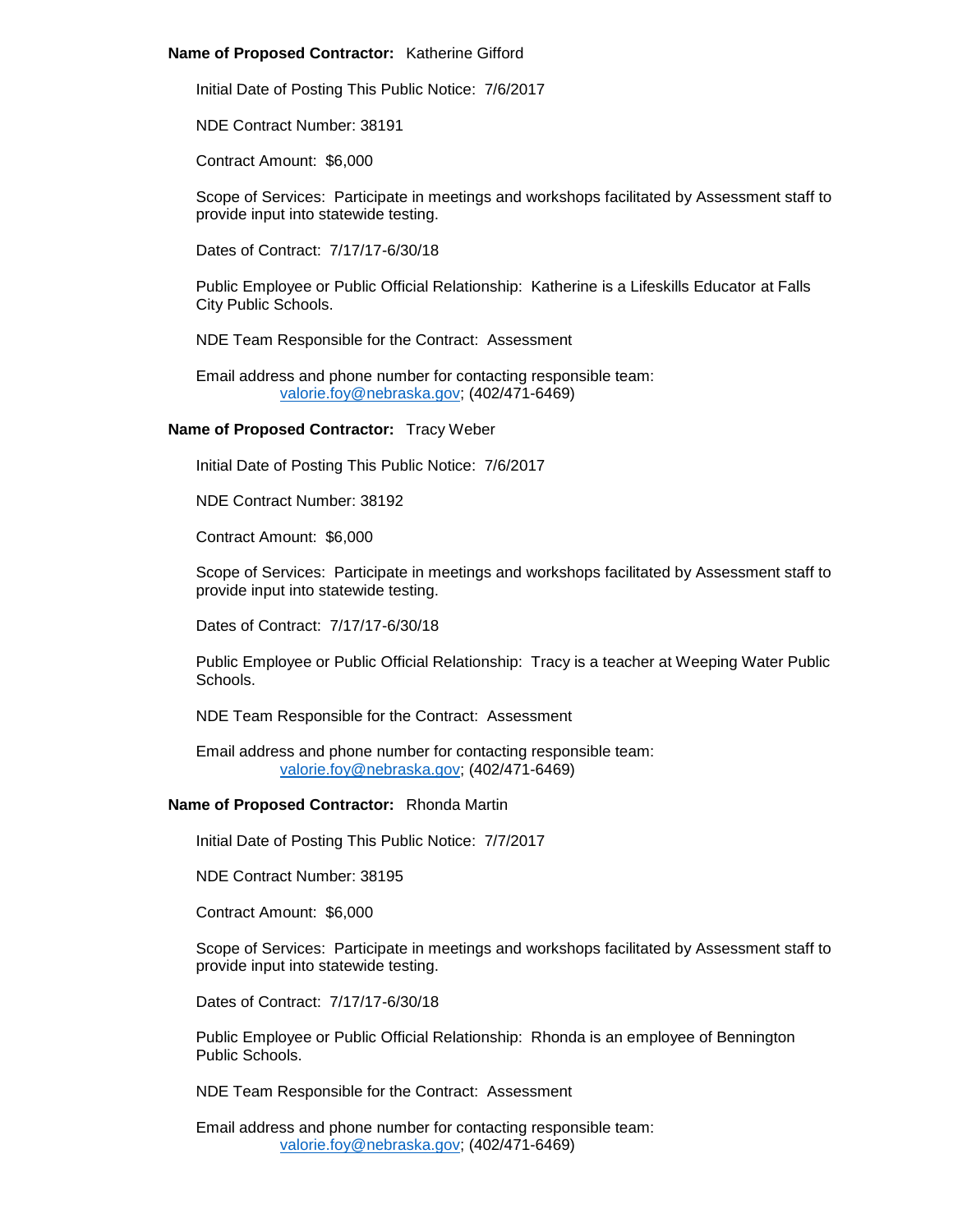## **Name of Proposed Contractor:** Kathleen Bye

Initial Date of Posting This Public Notice: 7/7/2017

NDE Contract Number: 38196

Contract Amount: \$6,000

Scope of Services: Participate in meetings and workshops facilitated by Assessment staff to provide input into statewide testing.

Dates of Contract: 7/17/17-6/30/18

Public Employee or Public Official Relationship: Kathleen is a Literacy Facilitator for Omaha Public Schools.

NDE Team Responsible for the Contract: Assessment

Email address and phone number for contacting responsible team: [valorie.foy@nebraska.gov;](mailto:valorie.foy@nebraska.gov) (402/471-6469)

## **Name of Proposed Contractor:** Tracy Bowers

Initial Date of Posting This Public Notice: 7/7/2017

NDE Contract Number: 38197

Contract Amount: \$6,000

Scope of Services: Participate in meetings and workshops facilitated by Assessment staff to provide input into statewide testing.

Dates of Contract: 7/17/17-6/30/18

Public Employee or Public Official Relationship: Tracy is a Special Education teacher at Lefler Middle School.

NDE Team Responsible for the Contract: Assessment

Email address and phone number for contacting responsible team: [valorie.foy@nebraska.gov;](mailto:valorie.foy@nebraska.gov) (402/471-6469)

## **Name of Proposed Contractor:** Jeani Guenther

Initial Date of Posting This Public Notice: 7/7/2017

NDE Contract Number: 38198

Contract Amount: \$6,000

Scope of Services: Participate in meetings and workshops facilitated by Assessment staff to provide input into statewide testing.

Dates of Contract: 7/17/17-6/30/18

Public Employee or Public Official Relationship: Jeani is a  $7<sup>th</sup>$  grade ELA teacher at Papillion-LaVista Schools.

NDE Team Responsible for the Contract: Assessment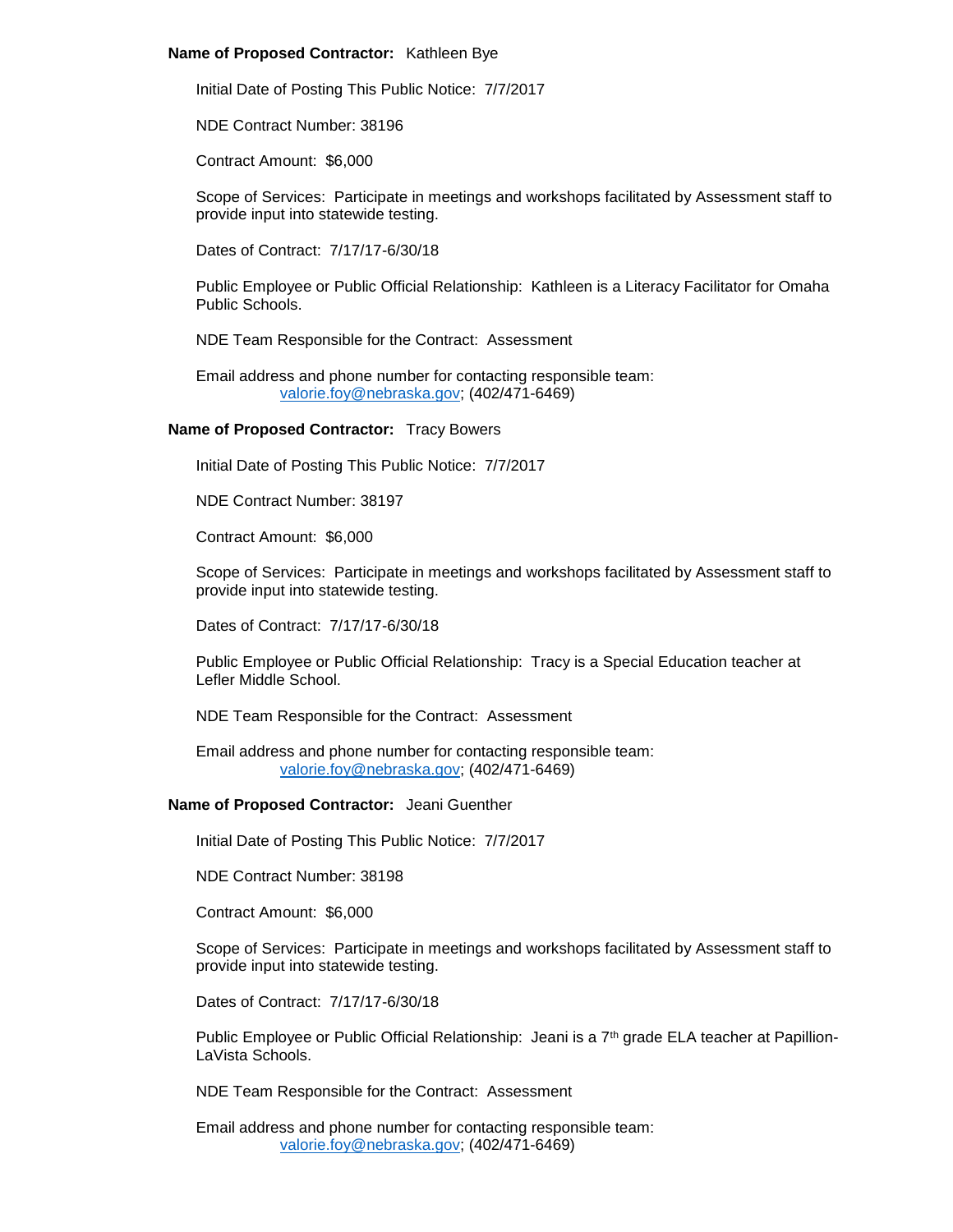## **Name of Proposed Contractor:** Hilary O'Flynn

Initial Date of Posting This Public Notice: 7/7/2017

NDE Contract Number: 38199

Contract Amount: \$6,000

Scope of Services: Participate in meetings and workshops facilitated by Assessment staff to provide input into statewide testing.

Dates of Contract: 7/17/17-6/30/18

Public Employee or Public Official Relationship: Hilary is a  $6<sup>th</sup>$  grade teacher at Gretna Public Schools.

NDE Team Responsible for the Contract: Assessment

Email address and phone number for contacting responsible team: [valorie.foy@nebraska.gov;](mailto:valorie.foy@nebraska.gov) (402/471-6469)

## **Name of Proposed Contractor:** Kim Graff

Initial Date of Posting This Public Notice: 7/7/2017

NDE Contract Number: 38200

Contract Amount: \$6,000

Scope of Services: Participate in meetings and workshops facilitated by Assessment staff to provide input into statewide testing.

Dates of Contract: 7/17/17-6/30/18

Public Employee or Public Official Relationship: Kim is an English teacher at Gothenburg Public Schools.

NDE Team Responsible for the Contract: Assessment

Email address and phone number for contacting responsible team: [valorie.foy@nebraska.gov;](mailto:valorie.foy@nebraska.gov) (402/471-6469)

## **Name of Proposed Contractor:** Jill Christian

Initial Date of Posting This Public Notice: 7/7/2017

NDE Contract Number: 38201

Contract Amount: \$6,000

Scope of Services: Participate in meetings and workshops facilitated by Assessment staff to provide input into statewide testing.

Dates of Contract: 7/17/17-6/30/18

Public Employee or Public Official Relationship: Jill is a teacher at Papillion LaVista Community Schools.

NDE Team Responsible for the Contract: Assessment